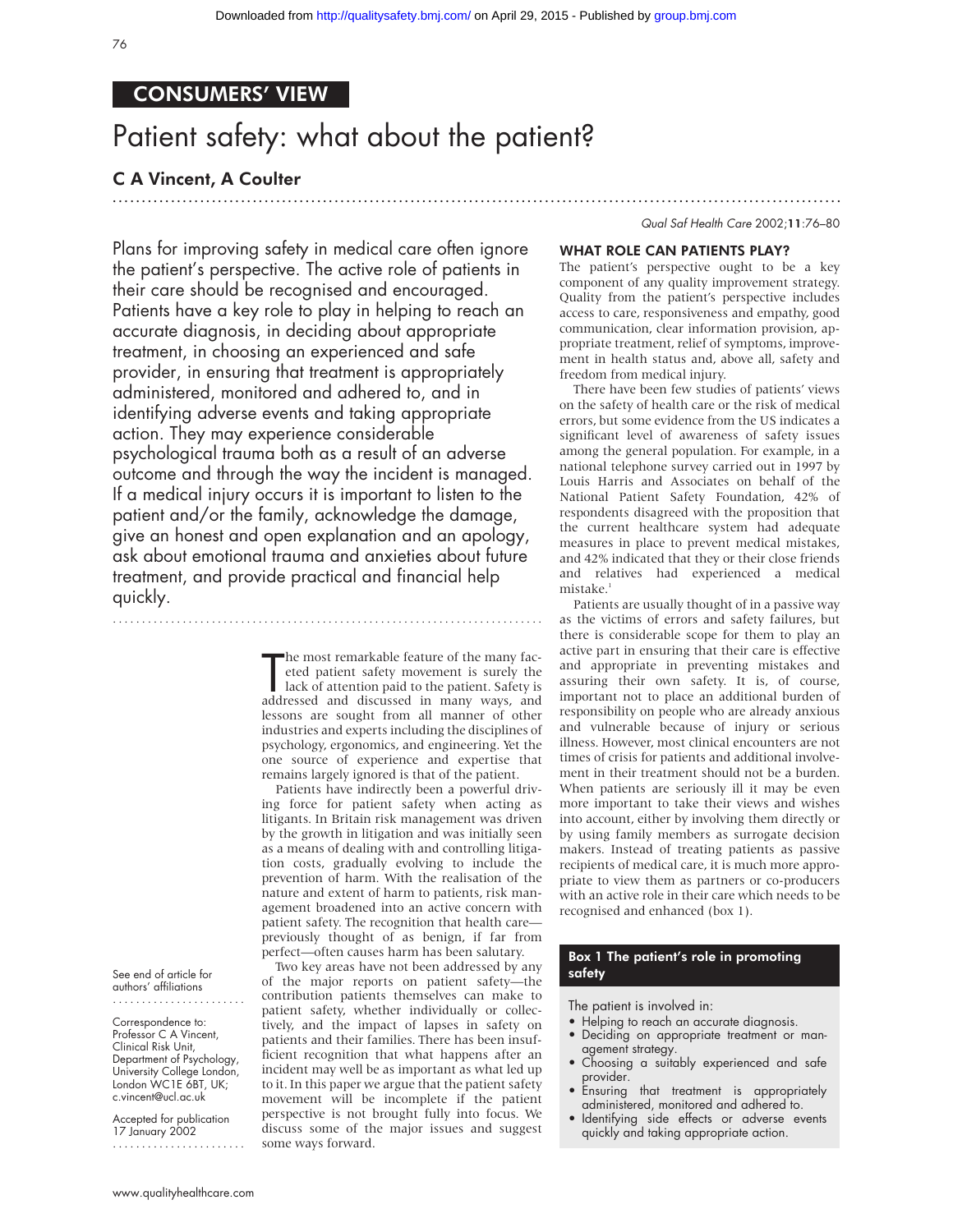Patient safety: what about the patient? The same state of the state of the state of the state of the state of the state of the state of the state of the state of the state of the state of the state of the state of the stat

#### Diagnostic accuracy

Poor communication is at the heart of the vast majority of complaints about clinicians' performance. Misdiagnosis sometimes results from a failure to listen to what the patients say about their symptoms, or dismissing their concerns too hastily. In the UK the majority of GP consultations last less than 10 minutes,<sup>2</sup> so it is hardly surprising that some patients feel they do not have sufficient time to get across the information they feel is important. In a national survey of general practice patients only 60% of those surveyed reported that their GP always listened to them, only 51% said the GP always took their opinions seriously, and only 46% felt their GP always made the right diagnosis, while a further 38% felt their GP got it right most, but not all, of the time.<sup>2</sup>

Most patients prefer to consult a sympathetic doctor interested in their worries and expectations who discusses and agrees the problem and treatment.<sup>3</sup> This type of consulting style is more likely to foster the type of full information exchange necessary to reach an accurate diagnosis, but it may require longer consultations than is currently the norm.<sup>4</sup> Failure to institute appropriate management following receipt of test results could probably be reduced if patients were encouraged to ask for explanations of these, but many patients do not receive clear explanations at present.<sup>5</sup> Accurate diagnosis depends on taking a full history from the patient together with careful assessment of clinical signs and symptoms. If the patient's role is diminished, the likelihood of error is increased.

#### Appropriate treatment

If clinicians are ignorant of patients' values and preferences, patients may receive treatment which is inappropriate to their needs. Doctors sometimes fail to understand patients' preferences resulting in inappropriate treatment decisions,<sup>67</sup> and the quality of clinical communication has an effect on outcome.8 9 Patients who are well informed about the prognosis and treatment options—including benefits, harms, and side effects—are more likely to adhere to treatment, leading to better health outcomes.<sup>10</sup> They are also less likely to accept ineffective or risky procedures. Patients who were given full information about the pros and cons of PSA screening for prostate cancer were less likely to undergo the test than those who were not fully informed, $\overline{1}$  and in another study patients were less likely to undergo prostatectomy for benign prostatic hyperplasia when they had an opportunity to review the evidence on risks and benefits.<sup>12</sup> It seems that patients are often more risk averse than the clinicians they consult.

This evidence supports the view that patients ought to be offered information about treatment options and likely outcomes and encouraged to participate in decisions about which option is most appropriate for them.13 Techniques for doing this, based on shared decision making principles, have been developed, evaluated, and found to work well.<sup>14</sup> What is needed now is a concerted effort to implement these techniques, supported by training programmes for health professionals and the production of evidence-based decision aids for patients.15

#### Choice of provider

If the parents of babies who died or were damaged while undergoing heart surgery at the Bristol Royal Infirmary had been told that the unit which was proposing to operate on their children had an abnormally high mortality rate, they would probably have chosen to go elsewhere.<sup>16</sup> This information was known to professional bodies but was not made available to the public. Following the events at Bristol the British government has promised to end this lack of openness. They have announced their intention to publish information about the quality of care in hospitals to enable patients and their GPs to make informed choices about hospital referrals.<sup>17</sup>

There are also plans to provide public information about the training and track record of individual surgeons and the Department of Health is working with a commercial information provider (Dr Foster) to make this type of information accessible to the public via websites.<sup>18</sup>

Such information has been available for some time in parts of the US.19 Evidence of an association between the number of procedures carried out and the quality of outcomes has led the federal government's Agency for Healthcare Research and Quality (AHRQ) to recommend that patients should check how many procedures have been carried out in particular hospitals or by individual surgeons before agreeing to undergo treatment there. Evidence that patients can make use of this type of information to reduce their risk is currently sparse.<sup>20</sup> Nevertheless, faced with growing public awareness of the potential for harm, the case for greater transparency seems overwhelming.

#### Effective treatment and disease management

Patients who know what to expect in relation to quality standards can check on appropriate performance of clinical tasks. The Foundation for Accountability in the USA promotes consumer information about evidence-based care so that patients know what should happen during the course of an illness. For example, patients with diabetes are encouraged to check that they receive regular HbA1c tests, regular retinal and foot examinations, and advice on how to quit smoking (www.facct.org). If patients had access to clinical guidelines (or patient versions of these) they could ensure that their care was compliant with recommended standards.

Prescribing errors are relatively common.<sup>21</sup> These include administration of drugs or dosages which are inappropriate for the patient because of contraindications or unnoticed adverse reactions, failure to communicate essential information, and errors in transcribing medical records. Many of these errors could be avoided if communication with patients was improved and they were encouraged to speak up when they notice unexplained changes in their medication. Patients who are given full information about the purpose of medicines and their likely effects, including side effects, are more likely to take them as recommended, leading to better health outcomes.22 Unfortunately, there is evidence that this type of information provision is often neglected.<sup>5</sup> Failure to inform patients is a major cause of non-compliance with treatment recommendations.<sup>10</sup>

#### Monitoring adverse events

Schemes which rely on doctors to report suspected adverse reactions to medicines suffer from widespread underreporting.<sup>23</sup> <sup>24</sup> These could be enhanced if patients were encouraged to report adverse events directly to a central scheme. Such a scheme has existed in Sweden for the past 25 years. Operated by KILEN, the Consumer Institute for Medicines and Health, the project provides reporting forms to patients who wish to report adverse reactions to medicines (www.kilen.org). The submitted forms are entered onto a database which is analysed and reports are submitted to relevant government agencies. In the USA patients can report adverse reactions directly to the Food and Drug Administration if they wish. The UK Consumers Association is now calling for the establishment of a similar scheme in Britain.<sup>25</sup>

Patients should be encouraged to report postoperative complications promptly so that swift action can be taken if necessary. Unfortunately, lack of information about what to watch out for after discharge from hospital is a very common complaint. In a postal survey of patients discharged from hospital, 31% of respondents said they were not given clear explanations of the results of their surgical procedures, 60% were not given sufficient information about danger signals to watch out for at home after discharge from hospital, and 61% were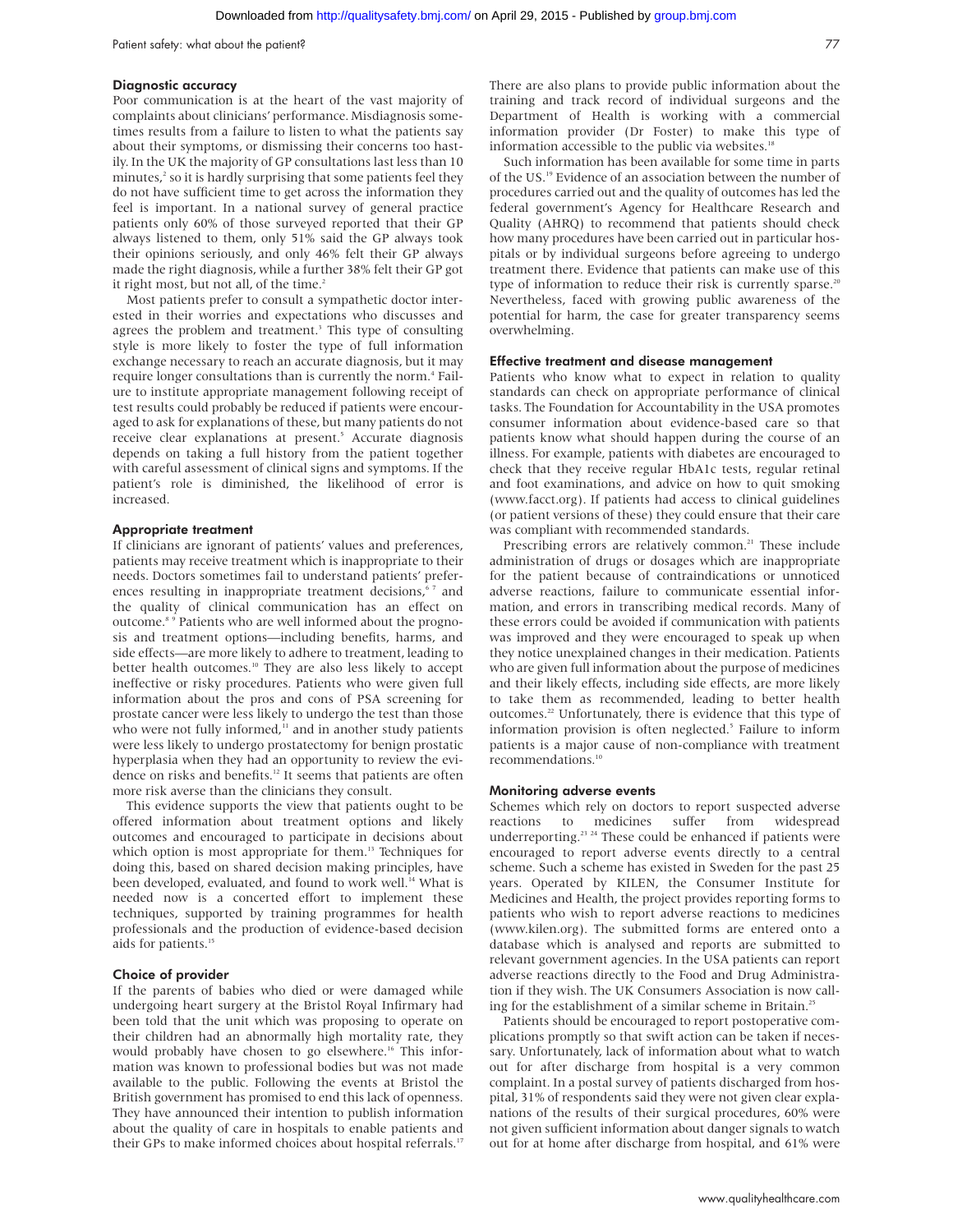not told when they could resume their normal activities.<sup>5</sup> If greater attention was paid to providing this type of information, it could lead to a reduction in the rate of complications and readmissions.

# AFTER THE EVENT: THE IMPACT OF SERIOUS INCIDENTS ON PATIENTS AND THEIR FAMILIES

People who are seriously ill are obviously worried about their poor health and its impact on their work and family. In addition to the stresses associated with the illness itself, there are a number of additional stresses associated with treatment. These include difficulties in understanding diagnosis and treatment, coping with a hospital environment, adverse effects of diagnostic or therapeutic procedures, forced changes in lifestyle, and difficulties in relationships with staff.<sup>26</sup> Reports are also appearing which suggest that even routine procedures and normal childbirth may produce post-traumatic symptoms.27 28 Patients are often in a vulnerable psychological state, even when diagnosis is clear and treatment goes according to plan. When they experience harm or misadventure, therefore, their reaction is likely to be particularly severe.

The impact of a medical injury differs from most other accidents in two important respects. Firstly, patients have been harmed, unintentionally, by people in whom they placed considerable trust, so their reaction may be especially powerful and hard to cope with. Secondly, and even more important, they are often cared for by the same professions, and perhaps the same people, as those involved in the original injury. As they may have been very frightened by what has happened to them and have a range of conflicting feelings about those involved, this can be very difficult even when staff are sympathetic and supportive.

In addition, patients and relatives may suffer in two distinct ways from injuries due to treatment: firstly, from the injury itself and, secondly, from the way in which the incident is handled afterwards. Many people harmed by their treatment suffer further trauma through the incident being insensitively and inadequately handled. Conversely, when staff come forward, acknowledge the damage, and take the necessary action, the overall impact can be greatly reduced. Injured patients need an explanation, an apology, to know that changes have been made to prevent future incidents, and often also need practical and financial help. The absence of any of these factors can be a powerful stimulus to complaint or litigation.<sup>29</sup>

#### Psychological responses to medical injury

The speed and extent of recovery from an injury depends on many different factors including the nature and extent of the injury, the level of pain, and the degree of subsequent disability. The personality of the patient involved, the history of previous trauma and loss in their life, their financial security and employment prospects may also influence subsequent adjustment. While reactions vary greatly, certain constellations of symptoms recur.

Traumatic and life threatening events produce a variety of symptoms over and above any physical injury. Anxiety, intrusive memories, emotional numbing, and flashbacks are all common sequelae and are important components of posttraumatic stress disorder. Sudden, intense, dangerous, or uncontrollable events are particularly likely to lead to such problems, especially if accompanied by illness, fatigue, or mood disturbances.30 Awareness under anaesthesia is an example of such an event. In other cases the initial incident may be less important than the long term consequences of the event in terms of pain, disability, and the effect on family relationships and ability to work. Depression is a more usual response to chronic pain, disability, and disruption of social and family relationships.<sup>31</sup> Whether people actually become depressed and to what degree will depend on the severity of their injury, the support they have from family, friends and health professionals, and a variety of other factors.<sup>32</sup>

Studies of people involved in serious accidents such as road accidents suggest that 20–30% of patients suffer long term psychological impairment.33–35 Accidental injury during treatment, although little researched, also appears to produce serious psychological symptoms. Vincent *et al*<sup>36</sup> reported a study of patients injured during surgery and involved in or considering litigation. Damage to organs and nerves, perforations, and wound infections accounted for the majority of the injuries. The consequences of these injuries were both sustained and severe. The overall effect on the patients' lives, as judged by them, was considerable, including increased pain, disability, psychological trauma, effects on their work and social lives. They frequently suffered from disturbing memories, depression and anxiety. Three quarters of them considered that the incident had had a severely detrimental effect on their life.

When a patient dies the trauma is obviously even more severe and may be particularly severe after a potentially avoidable death.<sup>37</sup> Lehman et al<sup>38</sup> studied people 4–7 years after they had lost a spouse or child in an accident. Many continued to ruminate about the accident and what could have been done to prevent it, and they appeared unable to accept, resolve, or find any meaning in the loss. Relatives of patients whose death was sudden or unexpected may therefore find the loss particularly difficult to bear. If the loss was avoidable in the sense that poor treatment played a part in the death, their relatives may face an unusually traumatic and prolonged bereavement. They may ruminate endlessly on the death and find it hard to accept the loss.

Box 2 shows an illustrative case of a woman who suffered a perforation of the colon. Traumatic experiences, chronic pain, and physical weakness combined to produce a serious depression which lasted several years. The depression was marked by classical symptoms of low mood, tiredness, fatigue, low self-esteem, and sleep disturbance but was nevertheless unnoticed by any of the health professionals involved in her care. Although the term "post-traumatic stress disorder" is frequently used as a "catch all" for reactions to injury, this is in fact seriously inaccurate and misleading. Depression is a far more common response, particularly where chronic pain is involved, although other post-traumatic symptoms may be present to some degree in the early stages.

#### Caring for patients harmed by treatment

Caring for patients who have been harmed by treatment involves consideration of a number of issues, particularly when psychological trauma is involved. Some of the main considerations discussed in more detail elsewhere<sup>39</sup> are:

- Believing people who say their treatment has harmed them. Given the scale of harm from medical treatment, such a claim should always be considered seriously in the first instance.
- Continuing duty of care and maintenance of the therapeutic relationship. After an injury patients and families will need more support, although both patient and clinician may feel a natural wish to distance themselves.
- Honesty and openness about what has occurred. The lack of an explanation, and apology if appropriate, can be experienced as extremely punitive and distressing.
- Asking specific questions about emotional trauma and considering psychological treatment where severe reactions are apparent, particularly anxieties about future treatment.
- Informing patients of changes and efforts to prevent future similar incidents.
- Providing practical and financial help quickly. Relatively small sums of money can make a major difference to the impact of an injury when spent wisely on child care or disability aids to alleviate temporary financial hardship.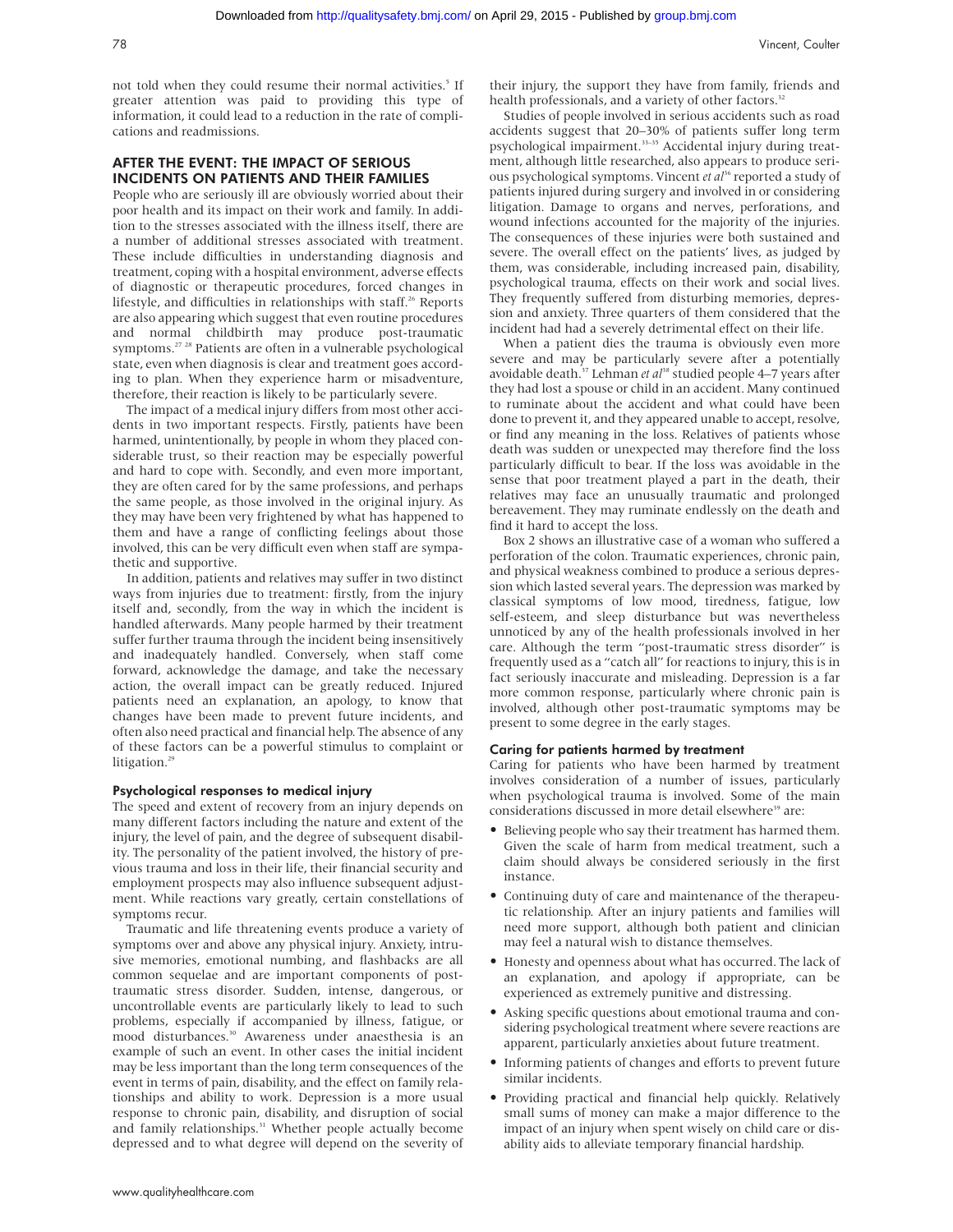Patient safety: what about the patient? 79

### Box 2 Perforation of the colon leading to chronic pain and depression

A woman underwent a ventrosuspension—the fixation of a displaced uterus to the abdominal wall. After the operation she awoke with a terrible pain in her lower abdomen which became steadily worse over the next 4 days. She was very frightened and repeatedly told both doctors and nurses but they dismissed it as "wind".

On the fifth day the pain reached a crescendo and she felt a "ripping sensation" inside her abdomen. That evening the wound opened and the contents of her bowel began to seep through the dressings. Even then, no one seemed concerned. Finally, the surgeon realised that the bowel had been perforated and a temporary colostomy was carried out.

The next operation, to reverse the colostomy, was "another fiasco". After a few days there was a discharge of faecal matter from the scar, the wound became infected, and the pain was excruciating, especially after eating. She persistently asked if she could be fed with a drip but the nursing staff insisted she should keep eating. For 2 weeks she was "crying with the pain, really panicking—I just couldn't take any more". She was finally transferred to another hospital where she was immediately put on a liquid diet.

A final operation to repair the bowel was successful but left her exhausted and depressed. She only began to recover her strength after a year of convalescence. Three years later she was still constantly tired, irritable, low in spirits and "I don't enjoy anything any more". She no longer welcomes affection or comfort and feels that she is going downhill, becoming more gloomy and preoccupied.

Her scars are still uncomfortable and painful at the time of her periods. Her stomach is "deformed" and she feels much less confident and attractive as a result. As her depression has deepened, she has become less interested in sex and more self-conscious about the scar. Three years later the trauma of her time in hospital is still very much alive. She still has nightmares about her time in hospital and is unable to talk about it without breaking into tears. She feels very angry and bitter that no one has ever apologised to her or admitted that a mistake has been made.

The initiatives of individual clinicians and risk managers must be strongly supported by board level policy and directives. It is quite unreasonable to expect any clinician to be honest and open about problems that have occurred if they will later face sanctions or disapproval from senior management. All healthcare organisations need a strong proactive policy of active intervention and monitoring of those patients whose treatment has caused harm, whether or not anyone was at fault and irrespective of whether complaints have been made or litigation is likely to ensue. The care of an injured patient is, at bottom, little more than the continuing duty of care routinely assumed by all clinicians and healthcare organisations. A small number of organisations (such as the Minneapolis Children's Hospital) have successful strongly proactive policies and there are now examples of innovative and successful interventions in a number of British hospitals.<sup>39</sup> This is an area where much could be done relatively quickly to reduce suffering and to regain the trust of patients and their families.

### BRINGING PATIENTS INTO PATIENT SAFETY

At most stages of patient care there is the potential for patients to contribute to their own care through provision of diagnostic information, participation in treatment decisions, choice of provider, the management and treatment of disease, and the

#### Key messages

- Patients have a key role to play in ensuring the safety of medical care.
- The psychological consequences of medical injury must be recognised and dealt with effectively.
- Improving communication with patients, listening to their concerns, and facilitating active partnerships should be central to any patient safety strategy.

monitoring of adverse events. This requires that healthcare professionals encourage and support a more active stance from patients, but also that patients are prepared, where possible, to take more responsibility for their health and their care. The same principles apply, less obviously, in the care of injured patients. While we have emphasised the role of clinicians and risk managers in recognising and treating trauma, it is equally important to respect and support the active involvement of patients and their families in seeking explanations and deciding how best they can be helped. Indeed, at a time which is often characterised by a breakdown of trust between clinician and patient, the principle of actively involving patients and families becomes even more important.

While we stand by the argument that there is much to gain from actively involving patients in patient safety, it must be acknowledged that this is a relatively unexplored area, that many problems—both practical and ethical—will undoubtedly emerge, and that there is an urgent need for research in this area.<sup>40</sup> There is preliminary evidence that these approaches are likely to be productive, but the degree to which patients can be involved will vary considerably from specialty to specialty and will depend on the nature and complexity of the treatment and the degree of technical knowledge required to understand the treatment process. Most importantly, it will depend on the extent to which patients feel willing and able to play a more active part, which undoubtedly varies enormously from person to person. At the one extreme are those people who prefer, whether from temperament or custom, to leave all decisions to their doctor and to take a passive role, while at the other are those who wish to be involved in the minutest details of their treatment. Both these approaches can be appropriate in particular circumstances: for an acute medical emergency the sensible patient does, indeed, leave decisions to the treatment staff. In the case of a long term chronic illness the actively involved enquiring patient is likely to receive more appropriate treatment and to cope more effectively.

There is also a risk that encouraging patient participation will place additional burdens on staff in terms of longer consultations and more time spent answering questions. In some cases this may be justified, but we would emphasise that active patient involvement must not come at the expense of staff but should be to their benefit as well. Greater use of information resources, whether paper or from websites, reduced errors and adverse events, and more appropriate treatment can all reduce the burden on staff and healthcare resources.<sup>41</sup>

We need to learn more about the process and effects of giving patients a greater role, but the general principles are unlikely to be undermined by the results of these investigations. Honest information, clear supportive communication, and a participative approach should be the watchwords in promoting safety at all levels of health policy. These principles apply to the one to one encounter in the clinic, to published information about quality standards and outcomes among providers, to government advice on public health risks, and to dealing with the consequences of mistakes and harm when they occur. Patients and citizens have a legitimate interest in, and responsibility for, their own safety. It is incumbent on providers and policy makers to take active steps to involve them in efforts to improve the safety of medical care.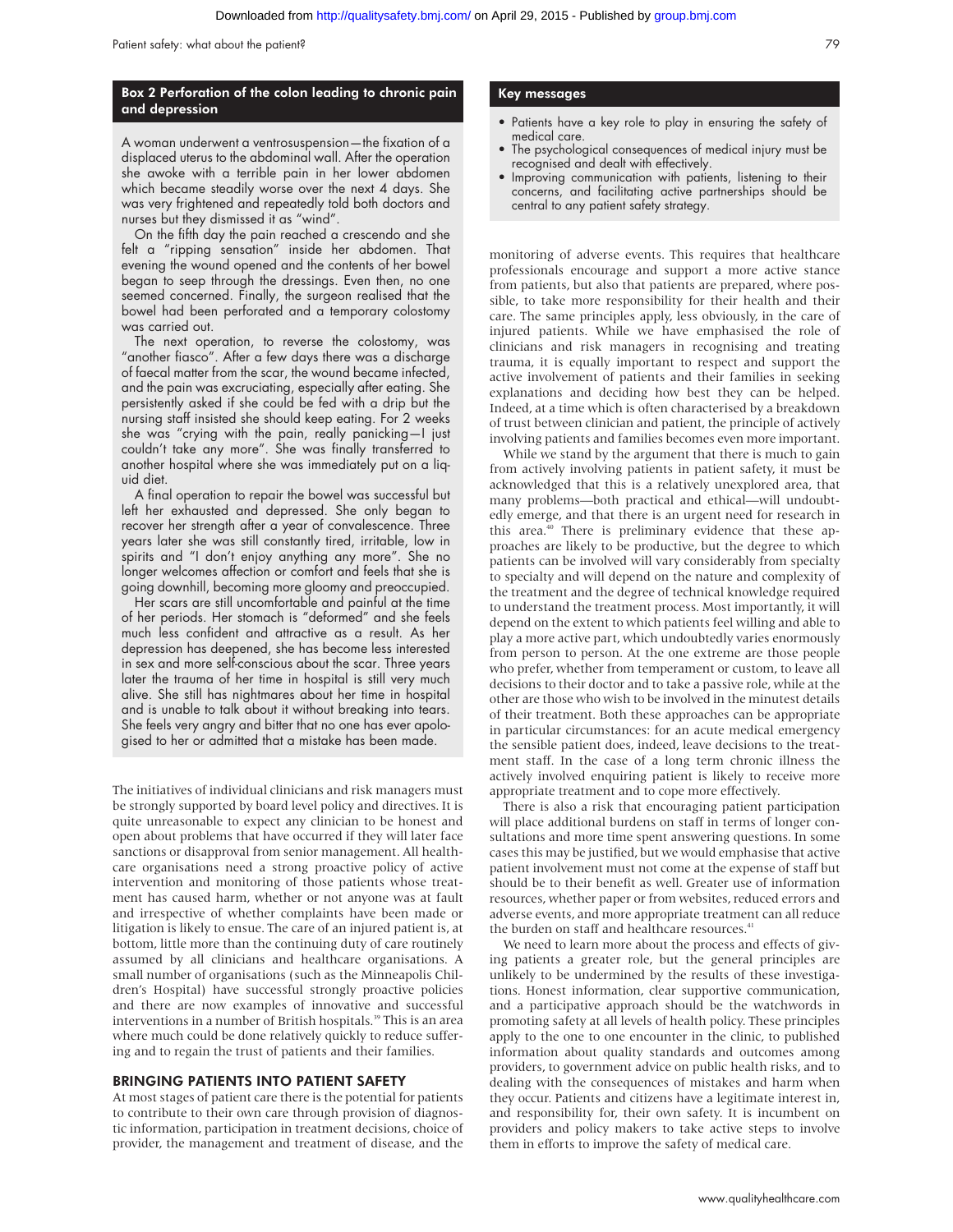## .....................

# Authors' affiliations

C A Vincent , Clinical Risk Unit, Department of Psychology, University College London, London WC1E 6BT, UK A Coulter, Picker Institute Europe, King's Mead House, Oxpens Road, Oxford OX1 1RX, UK

#### **REFERENCES**

- 1 Louis Harris and Associates. Public opinion of patient safety issues. National Patient Safety Foundation, 1997.
- 2 NHS Executive. National surveys of NHS patients: General practice
- 1998. London: Department of Health, 1999. 3 Little P, Everitt H, Williamson I, et al. Observational study of effect of patient centredness and positive approach on outcomes of general practice consultations. BMJ 2001;323:908–11.
- 4 Campbell SM, Hann M, Hacker J, et al. Identifying predictors of high quality care in English general practice: observational study. *BMJ*<br>2001;**323**:784–7.
- 5 Coulter A. Quality of hospital care: measuring patients' experiences. Proc <sup>R</sup> Coll Phys Edinb 2001;31(suppl 9):34–6.
- 6 Coulter A, Peto V, Doll H. Patients' preferences and general practitioners' decisions in the treatment of menstrual disorders. Fam Pract 1994;11:67–74.
- 7 Cockburn J, Pit S. Prescribing behaviour in clinical practice: patients' expectations and doctors' perceptions of patients' expectations. BMJ 1997;315:520–3.
- 8 Stewart M. Effective physician-patient communication and health outcomes: a review. Can Med Assoc J 1995;152:1423-33.
- 9 Di Blasi Z, Harkness E, Ernst E, et al. Influence of context effects on health outcomes: a systematic review. Lancet 2001;357:757-62.
- 10 Mullen PD. Compliance becomes concordance. BMJ 1997;314:691. 11 Volk RJ, Cass AR, Spann SJ. A randomized controlled trial of shared decision making for prostate cancer screening. *Arch Fam Med*<br>1999;**8**:333–40 .
- 12 Wagner EH, Barrett P, Barry MJ, et al. The effect of a shared decision making program on rates of surgery for benign prostatic hyperplasia: pilot results. Med Care 1995;33:765–70.
- 13 Holmes-Rovner M, Llewellyn-Thomas H, Entwistle V, et al. Patient choice modules for summaries of clinical effectiveness: a proposal. BMJ 2001;322:664–7.
- 14 O'Connor AM, Rostom A, Fiset V, et al. Decision aids for patients facing health treatment or screening decisions: systematic review. BMJ 1999;319:731–4.
- 15 Coulter A. The future. In: Edwards A, Elwyn GJ, eds. Evidence-based patient choice. Oxford: Oxford University Press, 2001: chapter 18.<br>16 Secretary of State for Health. Learning from Bristol: the report of the
- public inquiry into children's heart surgery at the Bristol Royal Infirmary 1984–1995. London: Department of Health, 2001 (Cm 5207(II)). 17 Department of Health. NHS performance indicators: a consultation.
- London: Department of Health, 2001.
- 18 Browne A. Surgeons' success rate to be published. The Observer 21 October 2001, 13.
- 19 Marshall M, Davies H. Public release of information on quality of care: how are health services and the public expected to respond? J Health Serv Res Policy 2001;6:158–62.
- 20 Schneider EC, Lieberman T. Publicly disclosed information about the quality of health care: response of the US public. Qual Health Care 2001;10:96–103.
- 21 Dean B, Barber N, Schachter M. What is a prescribing error? Qual Health Care 2000;9:232–7.
- 22 Lowe CJ, Raynor DK, Purvis J, et al. Effects of a medicine review and education programme for older people in general practice. *Br J*<br>*Pharmacol* 2000;**50**:172–5.
- 23 Moride Y, Haramburu F, Requejo AA, et al. Under-reporting of adverse drug reactions in general practice. Br J Clin Pharmacol
- 1997;43:177–81.<br>24 Smith CC, Bennett PM, Pearce HM, *et al.* Adverse drug reactions in a<br>524 Smith CC, Bennett PM, Pearce HM, *et al.* Adverse drug reactions in a<br>524 Smith dependence on Safety of Medicines. *Br J Clin Pha*
- 
- Psychiatry Med 1995;25:103–22. 27 Clarke DM, Russell PA, Polglase A, et al. Psychiatric disturbance and
- acute stress responses in surgical patients. Aust NZ J Surg 1997;67:115–8.
- 28 **Czarnocka J**, Slade P. Prevalence and predictors of post-traumatic stress<br>symptoms following childbirth. Br J Clin Psychol 2000;**39**:35–52.<br>Vin**cent C**, Young M, Phillips A. Why do people sue doctors? A study of
- patients and relatives taking legal action. Lancet 1994;343:1609–13.
- 30 Brewin CR, Dalgleish T, Joseph S. A dual representation theory of post-traumatic stress disorder. Psychol Rev 1996;103:670–86. 31 Fishbain DA, Cutler R, Rosomoff HL, et al. Chronic pain associated
- depression: antecedent or consequence of chronic pain? A review. Clin J Pain 1997;13:116–37.
- 32 Kessler RC. The effects of stressful life events on depression. Ann Rev Psychol 1997;48:191–214. 33 Landsman IS, Baum CG, Arnkoff DB, et al. The psychological
- consequences of traumatic injury. J Behav Med 1990;13:561–81. 34 Ehlers A, Mayou R, Bryant B. Psychological predictors of chronic
- posttraumatic stress disorder after motor vehicle accidents. J Abnormal Psychol 1998;107:508–19. 35 Freedman S, Brandes D, Peri T, et al. Predictors of chronic
- post-traumatic stress disorder. A prospective study. Br J Psychiatry 1999;174:353–9.
- 36 Vincent CA, Pincus T, Scurr JH. Patients' experience of surgical accidents. Qual Health Care 1993;2:77–82.
- 37 Lundin T. Morbidity following sudden and unexpected bereavement. Br J Psychiatry 1984;144:84–8.
- 38 Lehman DR, Lang EL, Wortman CB, et al. Long-term effects of sudden bereavement: Marital and parent-child relationships and children's reactions. J Fam Psychol 1989;2:344–67.
- 39 Vincent CA. Caring for patients harmed by treatment. In: Vincent CA, ed. Clinical risk management. Enhancing patient safety. 2nd ed. London: BMJ Publications, 2001.
- 40 Kravitz RL, Melnikow J. Engaging patients in medical decision making. BMJ 2001;323:584–5.
- 41 Deyo RA. A key decision maker: the patient. BMJ 2001;323:466–7.